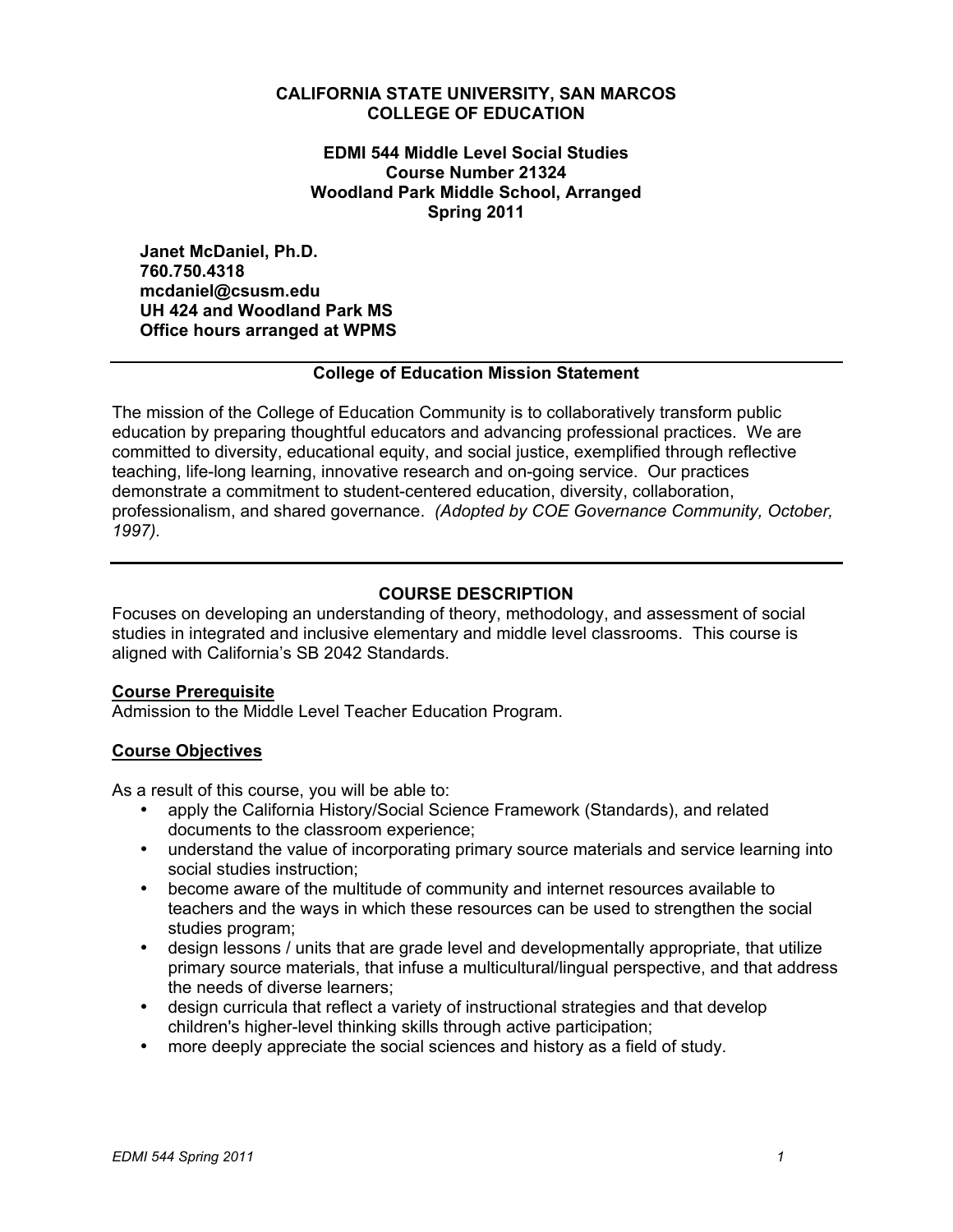#### **Texts**

## **Required:**

 State of California. *Curriculum Framework for History/Social Science K-*12 (online at the California Department of Education website, http://www.cde.ca.gov/be/st/fr/)

 Powell, S. (2005). *Introduction to Middle School.* Upper Saddle River, NJ: Merrill Prentice Hall.  *2.* Milwaukee, WI: Rethinking Schools. Rethinking Schools. (2001). *Rethinking our Classrooms: Teaching for Equity and Justice: Vol.* 

Additional readings as assigned, available on Cougar Courses or online.

#### **Recommended:**

 Vatterott, C. (2009). *Rethinking Homework: Best Practices that Support Diverse Needs.*  Alexandria, VA: ASCD. ISBN 978-1-4166-0825-7.

## **Authorization to Teach English Learners**

 This credential program has been specifically designed to prepare teachers for the diversity of English learners is met through the infusion of content and experiences within the credential program, as well as additional coursework. Students successfully completing this program  *(Approved by CCTC in SB 2042 Program Standards, August 2002)*  languages often encountered in California public school classrooms. The authorization to teach receive a credential with authorization to teach English learners.

## **STUDENT LEARNING OUTCOMES**

#### **Teacher Performance Expectation (TPE) Competencies**

 theory and practice in order to realize a comprehensive and extensive educational program for all The course objectives, assignments, and assessments have been aligned with the CTC standards for the Multiple Subject Credential. This course is designed to help teachers seeking a California teaching credential to develop the skills, knowledge, and attitudes necessary to assist schools and district in implementing effective programs for all students. The successful candidate will be able to merge students.

## **California Teacher Performance Assessment (CalTPA)**

 All California credential candidates must successfully complete a state-approved system of teacher performance assessment (TPA), to be embedded in the credential program of preparation. At CSUSM this assessment system is called the CalTPA or the TPA for short.

 To assist your successful completion of the TPA a series of informational seminars are offered over the course of the program. TPA related questions and logistical concerns are to be addressed during the seminars. Your attendance to TPA seminars will greatly contribute to your success on the assessment.

 and unit plans (unit designs) in order to support and ensure your success on the TPA and more Additionally, COE classes use common pedagogical language, lesson plans (lesson designs), importantly in your credential program.

TPA support materials can be found on the COE website provided at the website provided: http://www.csusm.edu/coe/CalTPA/ProgramMaterialsTPA.html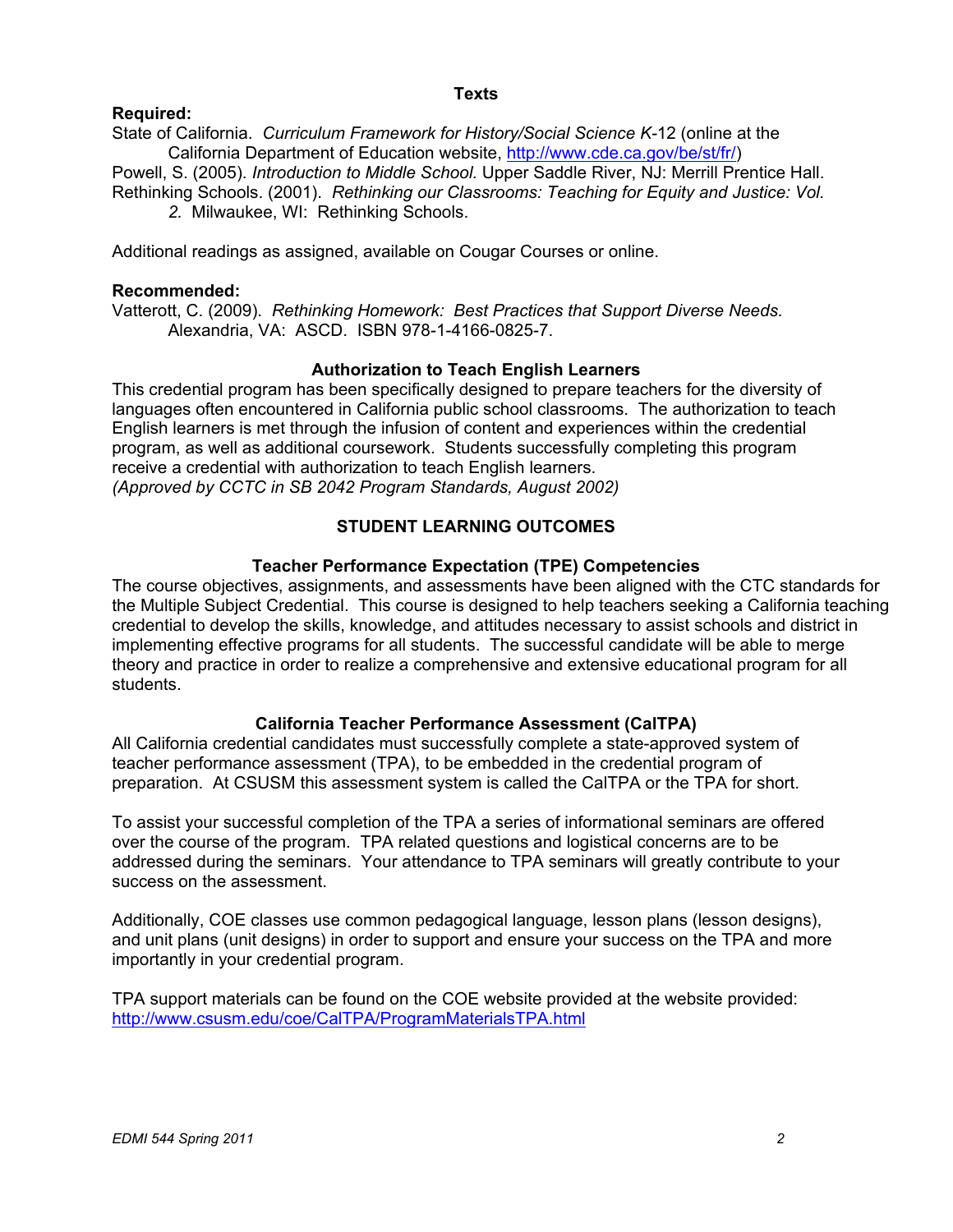#### **College of Education Attendance Policy**

 Due to the dynamic and interactive nature of courses in the College of Education, all students are expected to attend all classes and participate actively. At a minimum, students must attend more than 80% of class time, or s/he may not receive a passing grade for the course at the *1997).* discretion of the instructor. Individual instructors may adopt more stringent attendance requirements. Should the student have extenuating circumstances, s/he should contact the instructor as soon as possible. *(Adopted by the COE Governance Community, December,* 

 without penalty to your grade. Each additional missed session will drop your final grade by 1/3 In this course, the following attendance policy will apply: One class session may be missed grade point (A to A-, A- to B+, etc.). If you miss four or more class sessions, you will receive an F.

#### **Students with Disabilities Requiring Reasonable Accommodations**

 Services (DSS). This office is located in Craven Hall 5205, and can be contacted by phone at (760) 750-4905, or TTY (760) 750-4909. Students authorized by DSS to receive reasonable Students with disabilities who require reasonable accommodations must be approved for services by providing appropriate and recent documentation to the Office of Disable Student accommodations should meet with their instructor during office hours or, in order to ensure confidentiality, in a more private setting.

#### **Course Requirements**

#### **The following assignments are evaluated in EDMI 544:**

| Assignment                            | Points | Due Date |
|---------------------------------------|--------|----------|
| 1. Internet Sites                     | 20     | Feb. 16  |
| 2. Literature Connection              | 20     | Feb. 25  |
| 3. Service Learning Strand            | 25     | Mar. 18  |
| 4. Social Studies Lesson Plan         | 25     | Mar. 18  |
| 5. Participation with Self-Assessment | 10     | Mar. 18  |

## **Unit of Study**

#### **Various Dates**

 You and two or three partners will create an integrated science and social studies unit. Four parts will be evaluated for your EDMI 544 grade. These are due throughout the semester.

- valuable to you and your students in this unit. At least two must be professional sites (for details in Internet Sites assignment below. (20 points, **Due Feb. 16** in class and on Cougar **Assignment 1: Internet Sites:** *Individually*, describe and evaluate ten internet sites that will be teacher use only). At least five will be for your students' use in your unit plan. The remaining three may be for teacher and/or student use. All must be connected to your unit plan. See Courses.)
- **Assignment 2: Literature Connection:** *Individually*, you will choose a piece of literature that connects to the social studies content in your unit. See details in Literature Connection assignment below. (20 points, **Due Feb 25** in class and on Cougar Courses.)
- **Assignment 3: Service Learning Strand:** *Collectively*, you and your partners will create a Service, Reflection, and Celebration. Details of these components are in Fertman, White and White ("Elements of Service Learning") on the Cougar Courses site. You and your service learning strand for the unit. This strand will include four components: Preparation,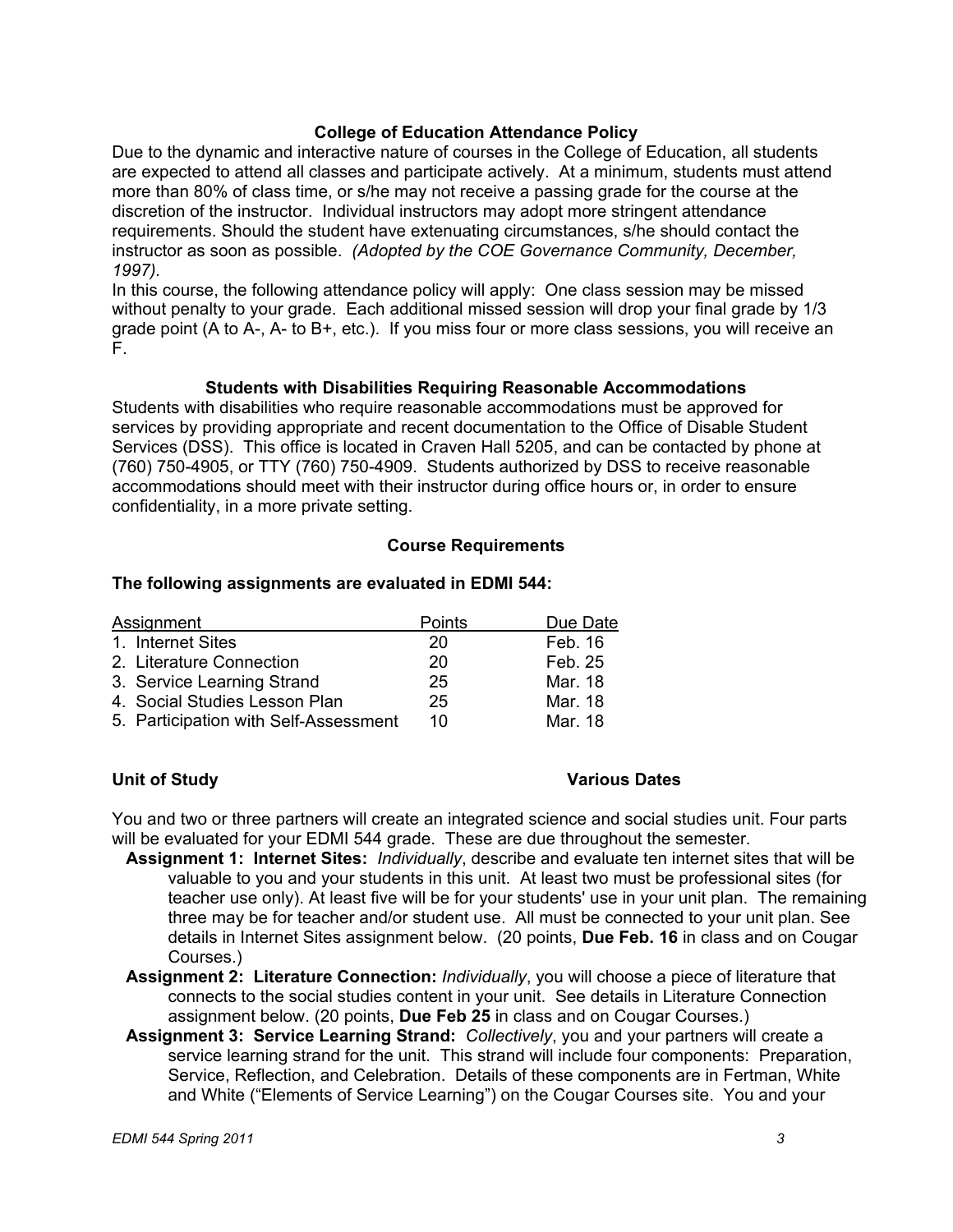partners will share the same grade for this assignment. (25 points, **Due March 18** with the finished unit plan.)

 **Assignment 4: Social Studies Lesson Plan:** *Individually*, you will create a social studies lesson plan for your unit. The lesson plan must work well with your partners' plans. (25 points, **Due March 18** with the finished unit plan.)

## 1. Internet Sites for Social Studies (20 points) **Due February 16**

 evaluate ten education sites on the World Wide Web that would be valuable to middle school social colleagues so that you each choose completely different websies, yet all will relate to the unit. For The internet provides teachers and their students with vastly increased access to information – yet issues of quality and usefulness must be considered. For this assignment, you will explore and studies teachers who are engaged in your unit plan. You need to coordinate with your unit plan each site, spend some time exploring the pages and links presented, and then respond (1-2 paragraphs per site) to the following prompt:

 Describe what you find at the site, the strengths of the site as a resource for middle school social studies teachers and/or students, and if/how you think the site could be improved. Give an example of something from the site that you would definitely use if you were a social studies teacher.

 Here are three professional websites that will give you a start on the assignment: California Council for the Social Studies http://www.ccss.org/ National Council for the Social Studies http://www.ncss.org/ S.C.O.R.E. – History Social Science Resources http://score.rims.k12.ca.us/

## **2. Literature Connection (20 points) Due February 25**

 are developing. You will then dramatically present your book and explain how it can be used to unit plan colleagues so that you each choose a different book, yet all will relate to the unit. A wealth of children's literature exists that strongly supports the state standards for teaching social studies. For this assignment you will select *one book* appropriate for the interdisciplinary unit you advance children's thinking about key social studies concepts. You will create a handout for your colleagues and design a lesson plan that incorporates your book. You need to coordinate with your

 history/social science standards related to your unit. It can be literature that you read to *Individually,* you will select a single (fiction or nonfiction) book that addresses the themes and students or that students read by themselves.

 Notable Children's Tradebooks (www.social studies.org), or your school librarian for suggestions. This assignment includes (a) a "dramatic" presentation with your unit plan When introducing a unit you should think about ways to invite your students into the topic. Many times, a book is a good way to do that. You may want to consult the SCORE website, NCSS teammates, (b) a written summary that demonstrates how you will incorporate the book into your instruction.

## On February 25, be ready with:

 a. A 15-minute presentation by your unit plan group "selling" us on why your books are great to book. Be sure to consider the following when organizing your presentation: use with students. Coordinate the presentation, and provide specific information about each

Identify key themes and select one or two for each book to focus on during your presentation.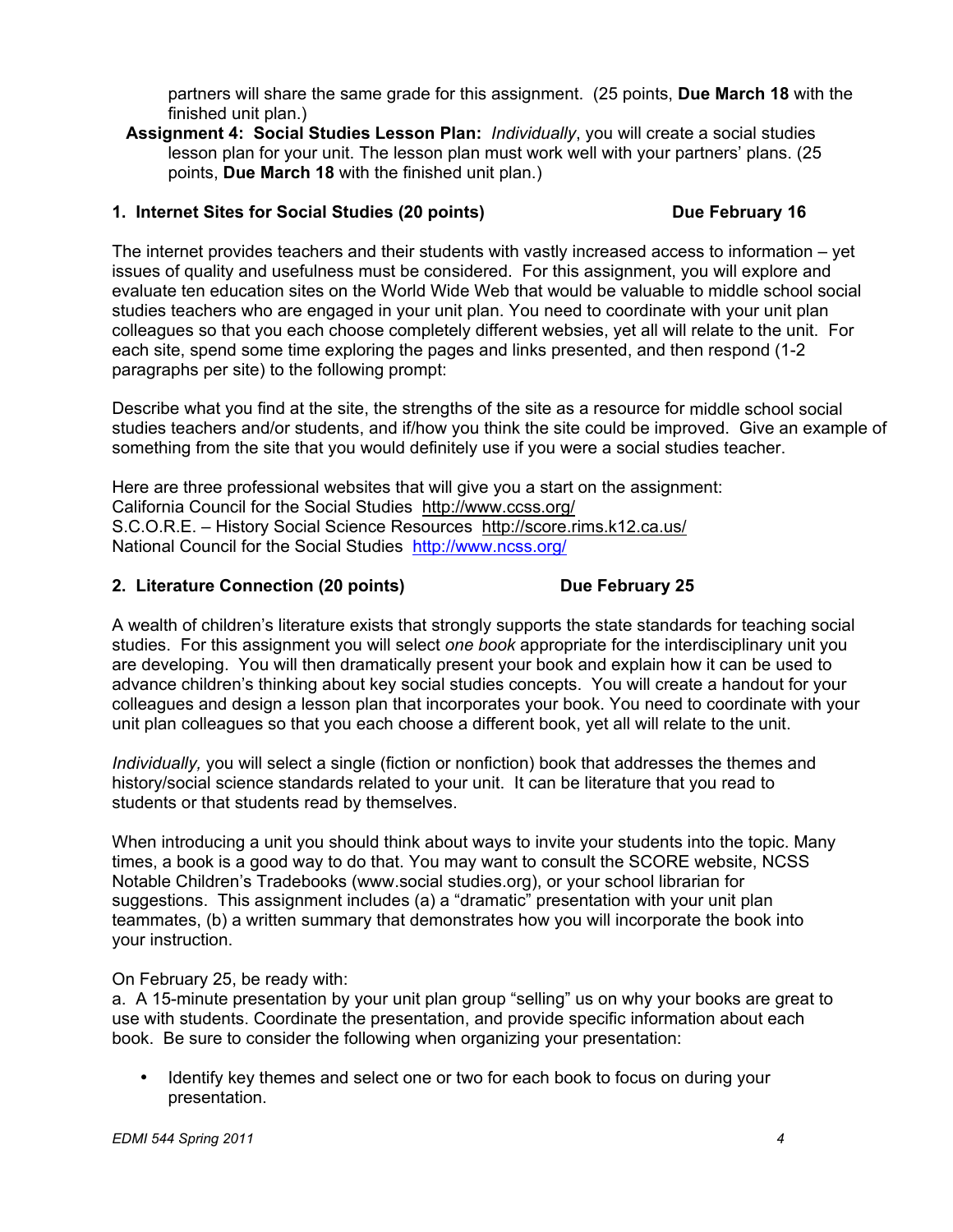- You will want to tell enough about the event or character to involve your audience but leave them curious to read the book themselves.
- Clearly connect the themes you discuss to social studies content and your unit standards.
- Include audience involvement and creative elements (visual aids, dress-up, edibles) to capture everyone's attention. Remember--active learning is best.
- Although you may choose to write out the basics of your presentation, do not read it. Make eye contact with your audience, and change your vocal inflections. If it fits the book, ham it up.

 b. A written summary of key information about your book. This will be submitted and published on Cougar Courses before your presentation. Use the following format. The goal is for everyone to come away with lots of ideas for ways to use social studies literature with students.<br>See sample on Harriet Tubman on Cougar Courses site.

 Author / Publisher / ISBN# / Date of publication Book Title History-Social Science Standard(s) this book supports Appropriate grade level Identify fiction or non-fiction Big Idea / Key Questions Full paragraph summarizing book Brief descriptions of related teaching ideas

## **3. Service Learning Strand (25 points)** Due March 18

 Courses site. You and your partners will share the same grade for this assignment. *Collectively*, you and your partners will create a service learning strand for the unit plan. This strand will include four components: Preparation, Service, Reflection, and Celebration. Details of these components are in Fertman, White and White ("Elements of Service Learning") on the Cougar

## 4. Social Studies Lesson Plan (25 points) **Due March 18**

 you. The lesson plan must work well with your partners' plans. *Individually*, you will create a social studies lesson plan for your unit. Use the template provided for

## **5. Professionalism; Self-asessment (10 points) Ongoing; Self-assessment due March 18**

 Professional demeanor is expected of all students in the Middle Level Program. Professional demeanor includes but is not limited to the following:

- On-time arrival to all class sessions.
- Advance preparation of readings and timely submission of assignments.
- without succumbing to non-academic distractions (electronics, personal business, etc.). • Respectful participation in all settings (e.g., whole group, small group, in/outside of class),
- Carefully considered, culturally aware approaches to solution-finding.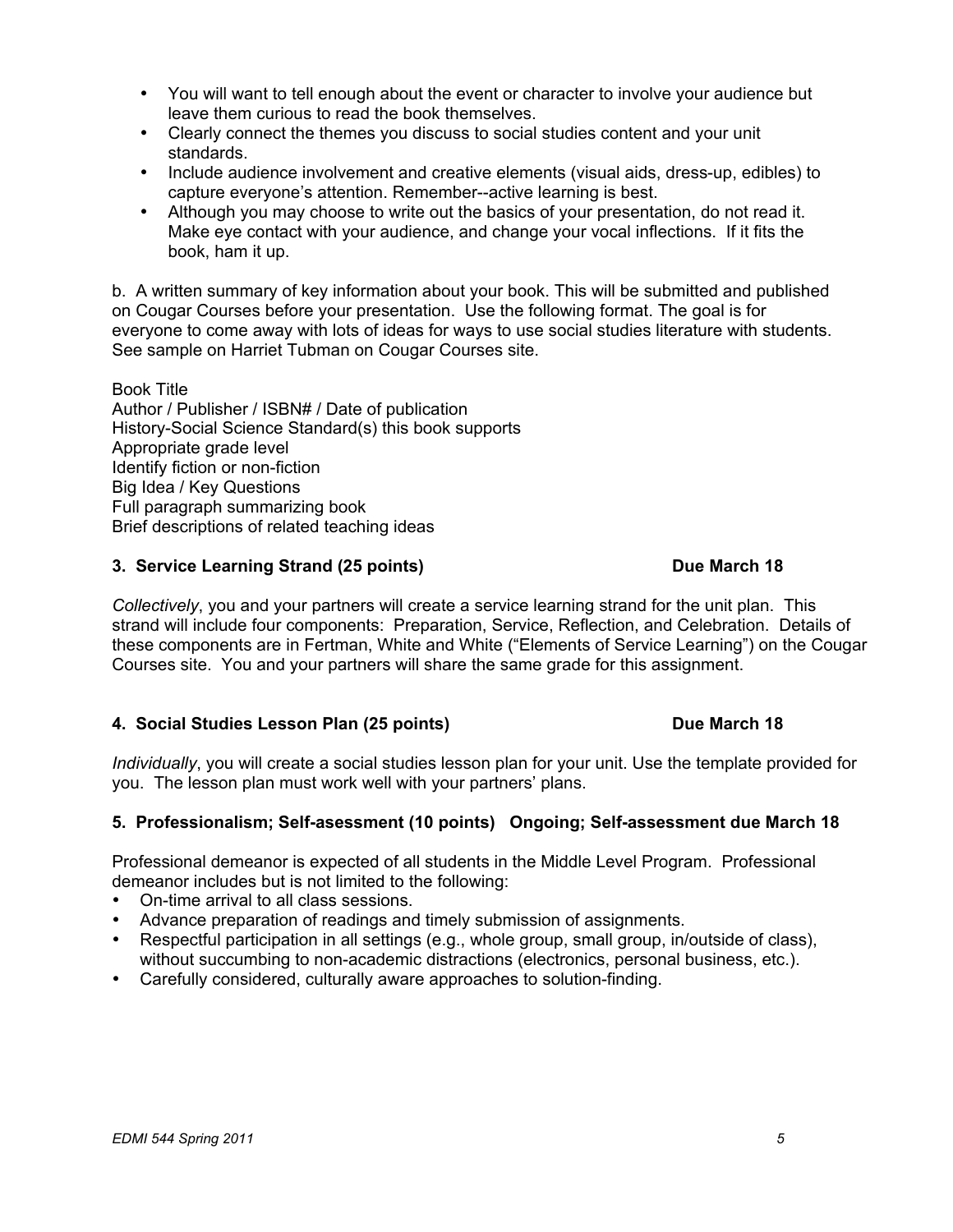assigned readings/topics and to participate in class activities. You will submit a self-assessment on Cougar Courses by March 18. I will consider your self-assessment when assigning points This course is designed for active learning during class sessions. In order for this course to succeed for individuals and the group, students must come to class prepared to discuss for this assignment. Answer the questions below and illustrate with examples from your participation in class.

Students will engage in active learning each class session, and will be expected to actively participate.

- How do you participate in class discussions productively, sharing your knowledge and understandings?
- How do you interact productively with your peers, taking on a variety of roles (leader, follower, etc.)?
- How do you contribute appropriately to group work—do you "do your share"?
- How do you demonstrate that you are able to accept others' opinions?
- How do you demonstrate that you are supportive of others' ideas?
- How do you support your peers during their presentations?
- How do you manage potential diversions (electronics, personal business, appointments, etc.) that might impede your ability to give your full attention to class sessions?
- How do you monitor and adjust your participation to allow for others' ideas as well as your own to be heard?

#### **Grading Standards**

 Teacher education is a professional preparation program. It is expected that students will come dependability, confidentiality and writing achievement. Because it is important for teachers to be able to effectively communicate their ideas to students, parents, colleagues, and administrators, writing that is original, clear and error-free is a priority for the College of Education. It is expected that work will be turned in on time. Please discuss individual issues with the instructor. Late assignments will be penalized by a 10% deduction in points for each weekday late. After one week, late assignments will be given a zero. to class prepared to discuss the readings, submit required assignments, and participate in class activities. Students are expected to adhere to academic honesty and integrity, standards of

| A 93-100 points | B+ 88-89 points | B- 80-82 points C 73-77 points  |  |
|-----------------|-----------------|---------------------------------|--|
| A- 90-92 points | B 83-87 points  | C+ 78-79 points C- 70-72 points |  |

#### **All University Writing Requirement**

 Every course at the university must fulfill the university's writing requirement of at least 2,500 words. In this course, this is accomplished through the following written assignments: Service Learning Plan (in the unit of study), Literature Connection, Lesson Plan (in the unit of study).

#### **CSUSM Academic Honesty Policy**

 must be original work. All ideas/materials that are borrowed from other sources must have appropriate references to the original sources. Any quoted material should give credit to the Students will be expected to adhere to standards of academic honesty and integrity, as outlined in the Student Academic Honesty Policy. All written work and oral presentation assignments source and be punctuated with quotation marks.

 Students are responsible for honest completion of their work including examinations. There will be no tolerance for infractions. If you believe there has been an infraction by someone in the *EDMI 544 Spring 2011 6*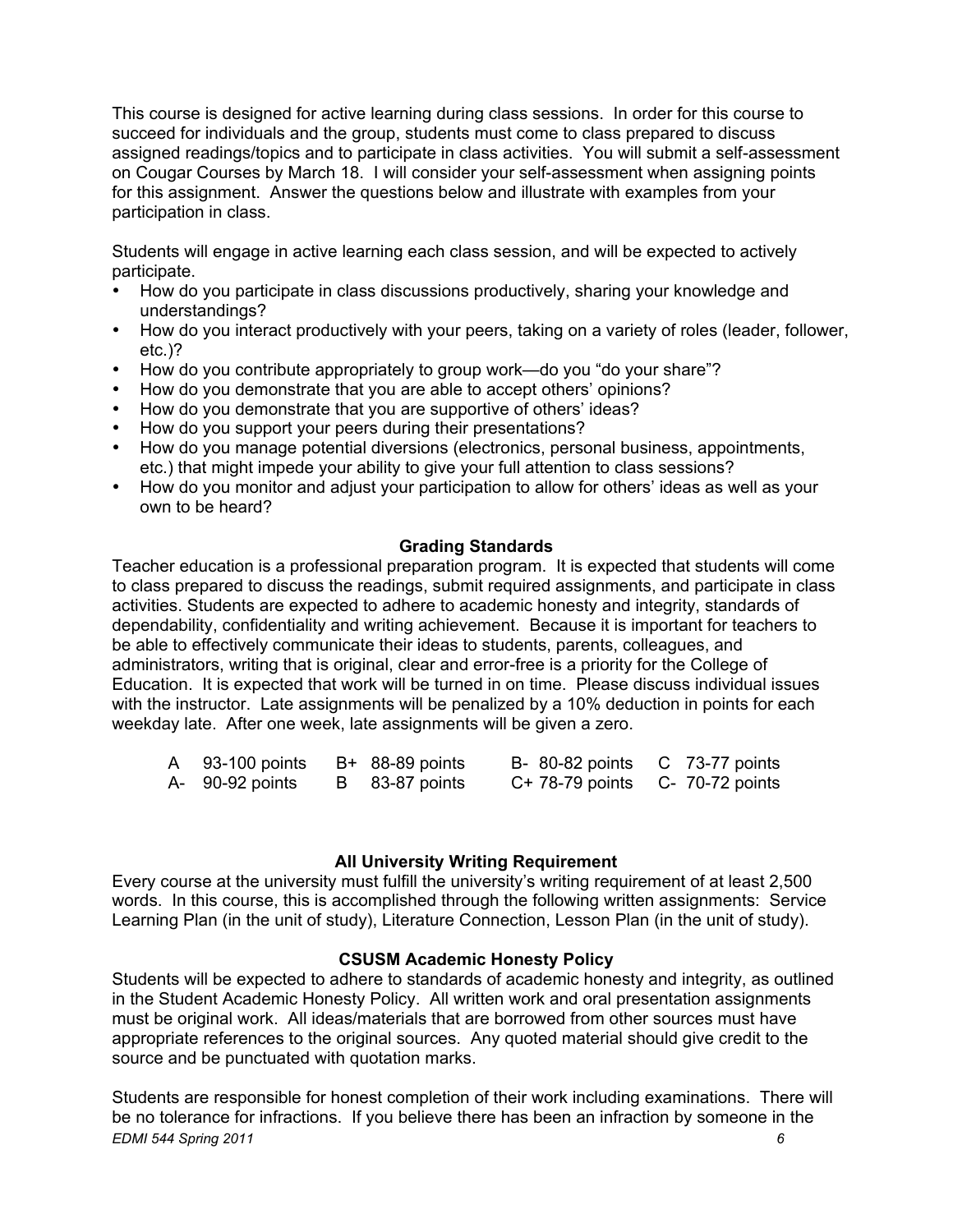university. Disciplinary action may include the lowering of grades and/or the assignment of a class, please bring it to the instructor's attention. The instructor reserves the right to discipline any student for academic dishonesty in accordance with the general rules and regulations of the failing grade for an exam, assignment, or the class as a whole."

Incidents of Academic Dishonesty will be reported to the Dean of Students. Sanctions at the University level may include suspension or expulsion from the University.

#### **Plagiarism**

 As an educator, it is expected that each student will do his/her own work, and contribute equally to group projects and processes. Plagiarism or cheating is unacceptable under any circumstances. If you are in doubt about whether your work is paraphrased or plagiarized see the Plagiarism Prevention for Students website http://library.csusm.edu/plagiarism/index.html. If there are questions about academic honesty, please consult the University catalog.

#### **Use of Technology**

 presentations). Specific requirements for course assignments with regard to technology are at portfolio. All assignments will be submitted online, and some will be submitted in hard copy as well. Details will be given in class. Students are expected to demonstrate competency in the use of various forms of technology (i.e. word processing, electronic mail, Cougar Courses, use of the Internet, and/or multimedia the discretion of the instructor. Keep a digital copy of all assignments for use in your teaching

## **Electronic Communication Protocol**

 Electronic correspondence is a part of your professional interactions. If you need to contact the instructor, e-mail is often the easiest way to do so. It is my intention to respond to all received e-mails in a timely manner. Please be reminded that e-mail and on-line discussions are a very messages sent in all upper case (or lower case) letters, major typos, or slang, often e-mail and on-line discussion messages you send to your colleagues, to faculty members in the College of Education, or to persons within the greater educational community. All electronic messages should be crafted with professionalism and care. specific form of communication, with their own nuances and etiquette. For instance, electronic communicate more than the sender originally intended. With that said, please be mindful of all Things to consider:

- Would I say in person what this electronic message specifically says?
- How could this message be misconstrued?
- Does this message represent my highest self?
- Am I sending this electronic message to avoid a face-to-face conversation?

In addition, if there is ever a concern with an electronic message sent to you, please talk with the author in person in order to correct any confusion.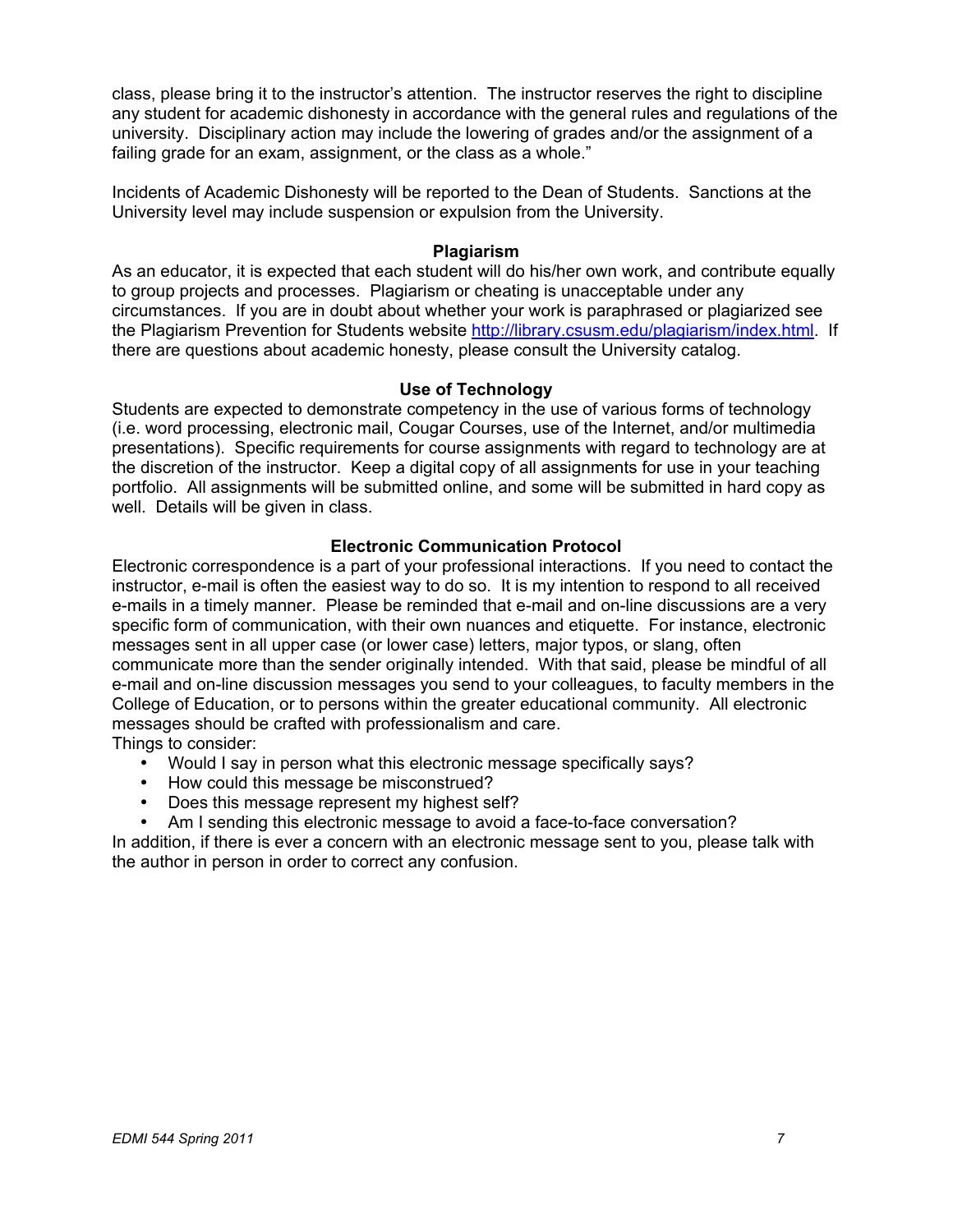# **Schedule as of 1/19/11 Schedule is subject to change at the discretion of the instructor**

| <b>Date</b>                                | <b>Topic</b>                                                                          | <b>Reading/Preparation for Class</b>                                                    | <b>Assignment</b>                                                                                                                                                     |
|--------------------------------------------|---------------------------------------------------------------------------------------|-----------------------------------------------------------------------------------------|-----------------------------------------------------------------------------------------------------------------------------------------------------------------------|
| Jan 25 AM                                  | What is Social Studies?                                                               | Access the syllabus on the COE<br>website                                               |                                                                                                                                                                       |
|                                            |                                                                                       | CA History-Social Science Framework                                                     |                                                                                                                                                                       |
|                                            |                                                                                       | <b>Bring your History-Social Science</b><br>Framework (access online)                   |                                                                                                                                                                       |
|                                            |                                                                                       |                                                                                         |                                                                                                                                                                       |
| Jan 28 PM                                  | Internet resources<br>Units of study: Themes                                          | Be ready to work with your unit group                                                   |                                                                                                                                                                       |
| Feb 2 AM                                   | Unit planning: Elements                                                               | Unit planning materials posted/linked on<br>the Cougar Courses site                     |                                                                                                                                                                       |
|                                            |                                                                                       |                                                                                         |                                                                                                                                                                       |
| Feb 2 PM<br>Online<br>session              | Content selection                                                                     | Begin Cougar Courses assignment on<br>Feb. 1.                                           | All components of the<br><b>Cougar Courses discussion</b><br>must be completed by 11:55<br>PM on Sunday, Feb. 6 to get<br>credit for class attendance<br>on Feb. 2.   |
|                                            |                                                                                       |                                                                                         |                                                                                                                                                                       |
| Feb 8 PM                                   | Service Learning:<br>Elements                                                         | Service Learning materials<br>posted/linked on the Cougar Courses<br>site               |                                                                                                                                                                       |
|                                            |                                                                                       |                                                                                         |                                                                                                                                                                       |
| Feb 9 AM                                   | Service Learning:<br>Reflection<br>Modeling Democracy in<br>Social Studies Classrooms | Reflection in Service Learning materials<br>posted/linked on the Cougar Courses<br>site |                                                                                                                                                                       |
|                                            |                                                                                       |                                                                                         |                                                                                                                                                                       |
| Feb 16 PM                                  | Internet Resources:<br>Presentations                                                  |                                                                                         | Internet resources DUE in<br>class and on Cougar<br><b>Courses</b>                                                                                                    |
|                                            |                                                                                       |                                                                                         |                                                                                                                                                                       |
| Feb 23 PM<br>Online<br>session             | Unit Planning Workshop                                                                | Begin Cougar Courses assignment on<br>Feb <sub>21</sub>                                 | All components of the<br><b>Cougar Courses discussion</b><br>must be completed by 11:55<br>PM on Sunday, Feb. 27 to<br>get credit for class<br>attendance on Feb. 23. |
|                                            |                                                                                       |                                                                                         |                                                                                                                                                                       |
| Feb 25 AM<br><b>With Laurie</b><br>Stowell | Integrating Literature and<br><b>Social Studies</b>                                   | Bring your immigration book, read and<br>ready to discuss                               |                                                                                                                                                                       |
| EDMI 544 Spring 2011                       |                                                                                       |                                                                                         | 8                                                                                                                                                                     |